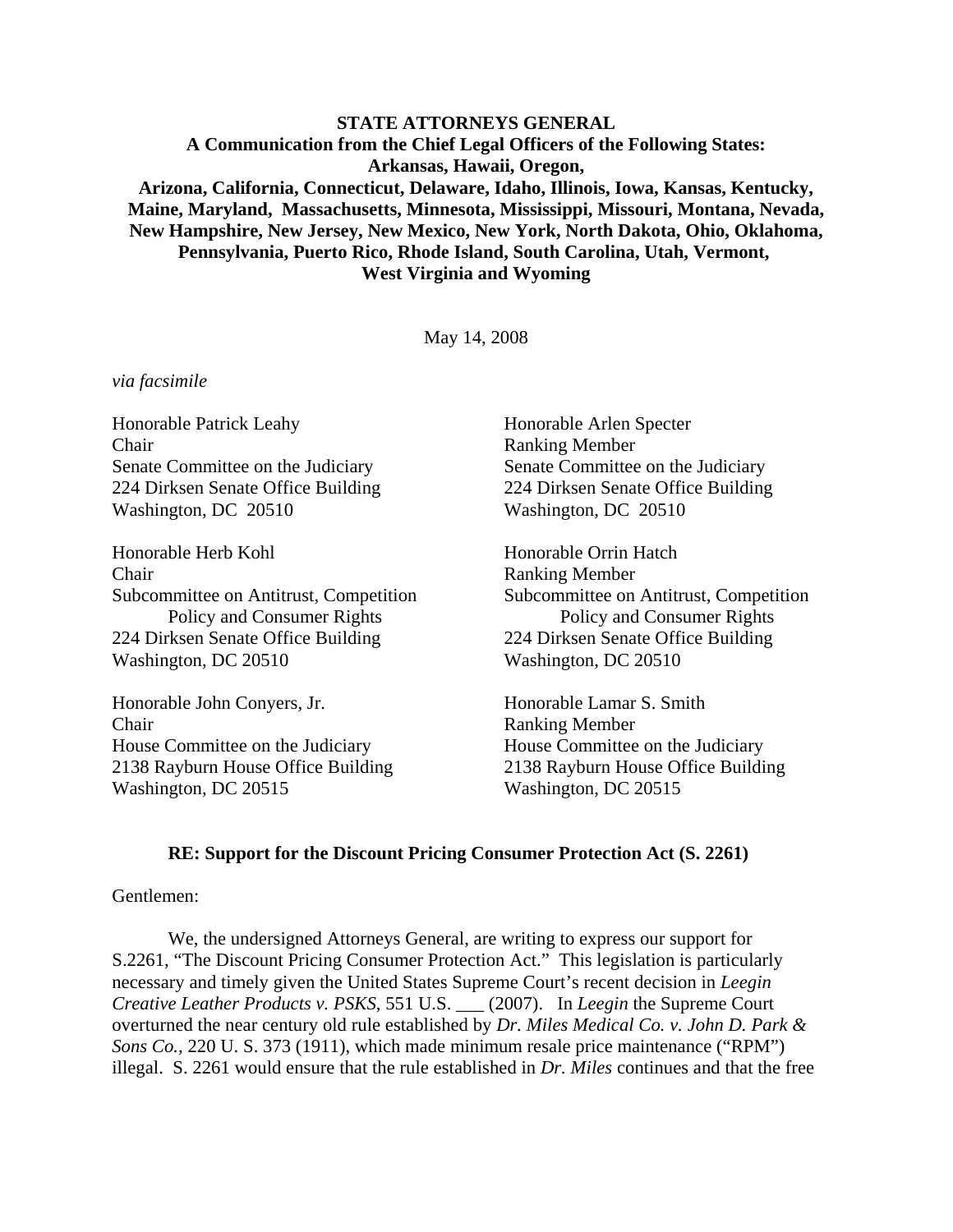May 14, 2008 Page 2

market drives the price of consumer goods and not unlawful restraints imposed by certain manufacturers.

Overturning this long-held precedent has caused great concern for our States. Justice Breyer aptly summarizes this concern in his dissent: "The only safe predictions to make about today's decision are that it will likely raise the price of goods at retail . . . ."

Empirical studies show that RPM does, in fact, raise consumer prices. Between 1931 to 1976 a number of States adopted so-called "fair trade" laws, which legalized RPM. Predictably, consumers in "fair trade" States paid more for goods and services than their counterparts in States where RPM remained illegal. Advocates of RPM have failed to produce any empirical evidence to show that minimum RPM agreements provide consumer benefits that offset these higher consumer prices.

As the chief antitrust enforcers in our respective States, we know all too well the harm that can be caused by RPM. Many State Attorneys General have relied upon *Dr. Miles* in prosecuting RPM violators to secure relief for consumers. These actions have led to the recovery of nearly \$200 million in benefits for consumers.

The practical result of the Supreme Court's decision will be to encourage manufacturers, distributors and retailers to act together to charge higher prices that will be borne by consumers. Consumers, and the public interest, have been well served by the *Dr. Miles* national rule prohibiting agreements that fix and boost prices. Even for states in which state law already prohibits RPM as per se anticompetitive, congressional legislation to reinstate the federal rule is appropriate to protect consumers nationwide from the higher prices that RPM brings about.

We request immediate consideration and approval of this important legislation. Thank you for your consideration of this very important matter. Please contact any of us if you have questions or comments.

Det William

Dustin McDaniel Attorney General of Arkansas

Hardyzen

Attorney General of Oregon

Sincerely,

March & Bennett

Mark J. Bennett Attorney General of Hawaii

أحماك مرك

Terry Goddard Attorney General of Arizona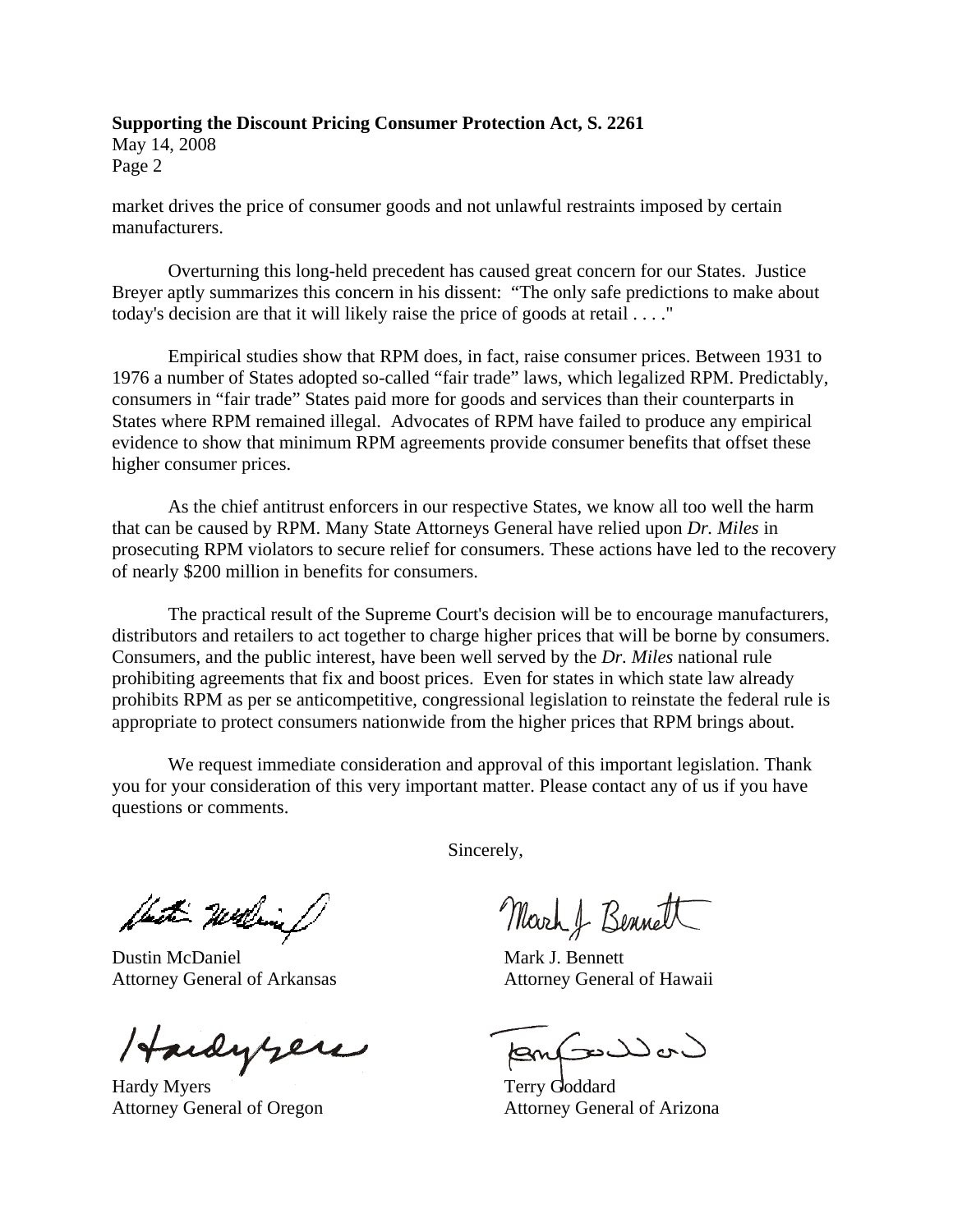May 14, 2008 Page 3

Edmand S. Brown 1

Edmund G. Brown, Jr. Attorney General of California

peoph R. Bisten, II

Jóseph R. Biden, III Attorney General of Delaware

are Madye

Lisa Madigan Attorney General of Illinois

Stephen N. Six Attorney General of Kansas

G. Steven Rowe Attorney General of Maine

Marna Coahley

Martha Coakley Attorney General of Massachusetts

in that

Jim Hood Attorney General of Mississippi

Richard Blumenthal Attorney General of Connecticut

Lawrence G. Wasden Attorney General of Idaho

Thomas J. Miller Attorney General of Iowa

Jack Conway Attorney General of Kentucky

Douglas F. Gansler Attorney General of Maryland

Lori Swanson Attorney General of Minnesota

Jeremiah W. (Jay) Nixon Attorney General of Missouri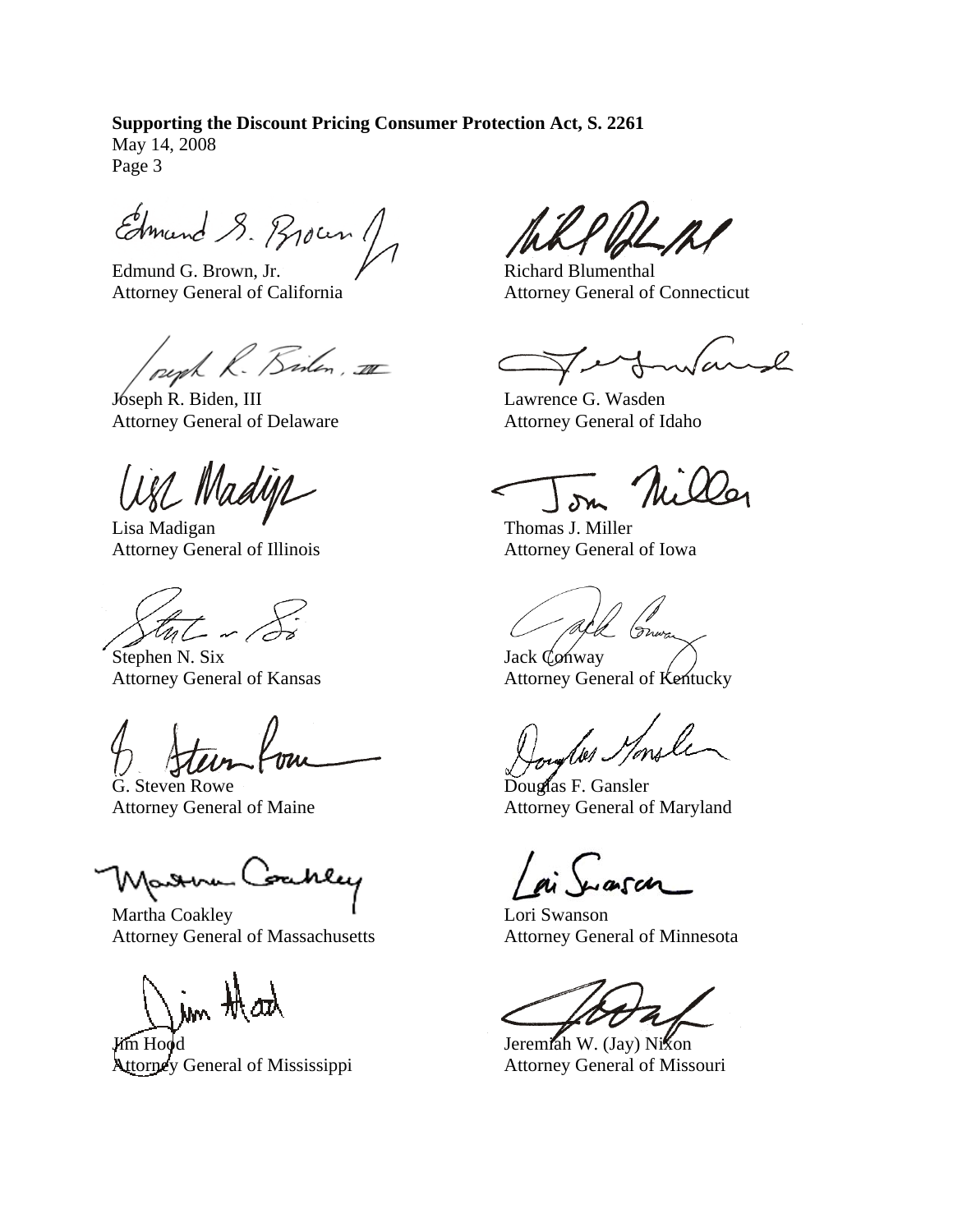May 14, 2008 Page 4

Mike McGrath Attorney General of Montana

Kelly a. ayatte

Attorney General of New Hampshire

Gary P. King Attorney General of New Mexico

Wayne Stenehiem

Attorney General of North Dakota

MA Edmo

W. A. Drew Edmondson Attorney General of Oklahoma

Roberto J. Sanchez Ramos Attorney General of Puerto Rico

adornie/ ire, Watco

Catherine Cortez Masto Attorney General of Nevada

Anne Milgram Attorney General of New Jersey

Andrew M. Cuomo Attorney General of New York

Marc Dann Attorney General of Ohio

Tom Corbett Attorney General of Pennsylvania

Tagnik Patrick C. Lynch

Attorney General of Rhode Island